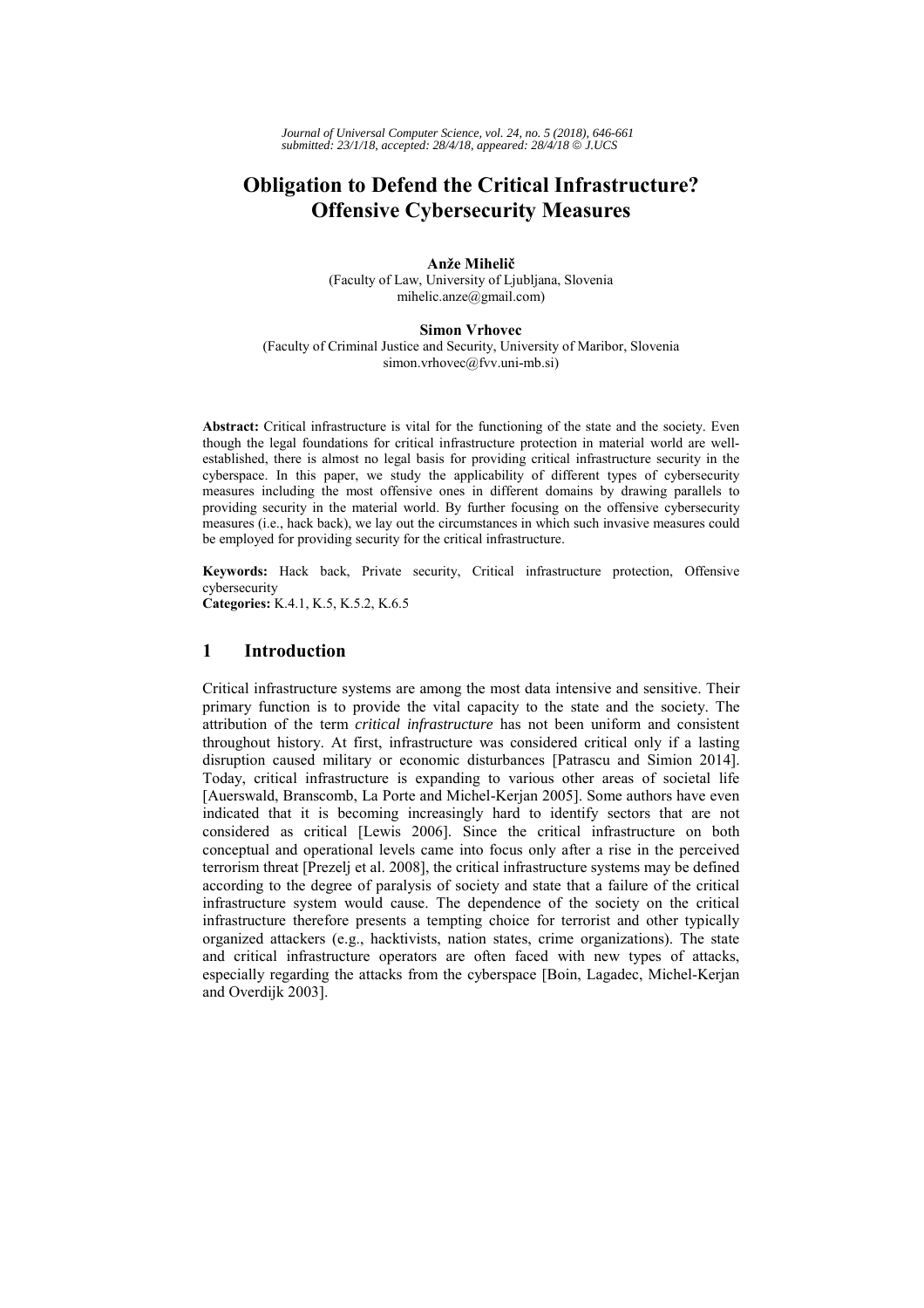Primarily, it is a responsibility of the state to provide the highest level of critical infrastructure protection [Prezelj et al. 2008]. The direct implementation of security measures, both in the material world and in the cyberspace, to achieve a defined set of security objectives is however mostly in the hands of the critical infrastructure operators themselves [Auerswald et al. 2005]. The provision of critical infrastructure services is inherently related to the use of information and communication technology thus making critical infrastructure complex cyber-physical systems [Lukman and Bernik 2008]. The difficulty of ensuring adequate levels of cybersecurity for these systems is however exponentially correlated with their complexity [Mihelič and Vrhovec 2017]. Often transnational threats to the critical infrastructure need immediate and effective mitigation otherwise they may significantly affect other systems that are depending on the critical infrastructure. Following the findings that a modern society is becoming increasingly vulnerable [Boin et al. 2003], the critical infrastructure operators need an adequate legal and expert support that would enable them to successfully protect the critical infrastructure and consequently the society as its users.

The transformation of relatively rigid legal systems to a legal system that is capable of adequately adapting to the fast pace of technological progress is undoubtfully the biggest challenge of legal systems in the information age. For example, the European Union (EU) adopted the Directive on security of network and information systems (NIS Directive) in 2016 to provide the legal measures to boost the overall level of cybersecurity in the EU. The EU member states must implement it in their national legislation (e.g., Slovenia is in the process of adopting the Act on information security) and identify the operators of essential services in 2018. Despite the effort of the EU and its member states to establish an adequate system for the implementation of defensive, preventive, repressive and curative measures on the state level, member states are often facing threats in the cyberspace that require realtime cybersecurity measures. The EU member states however currently do not have an appropriate and uniform legal basis to confront these cyberthreats.

The information and communication technology progress enabled new threats that can paralyze individual organizations but also whole parts of the society. These cyberthreats require specialized mitigating approaches on the national level in terms of preventing, detecting, investigation and prosecuting such malicious acts. Also, key actors need state support, adequately educated and trained personnel, and legislation adapted to specific circumstances.

In this paper, we focus on the legal aspects of ensuring the cybersecurity of critical infrastructure operators. The paper studies the applicability of different types of cybersecurity measures (i.e., preventive measures, collecting intelligence, blockade and neutralization) in different domains (i.e., organizational network, public network and apparent attack sources). We will also draw parallels with security services in the material world to justify the need or a lack of need for specific types of cybersecurity measures including the most offensive ones.

The paper is structured as follows. In the next section, we lay the conceptual grounds for providing security in the cyberspace by determining the limits of the cyberspace and analyze different cybersecurity measures at disposal in different domains. Next, we present the critical infrastructure protection in the material world and consider the applicability of the material world concepts to the cyberspace.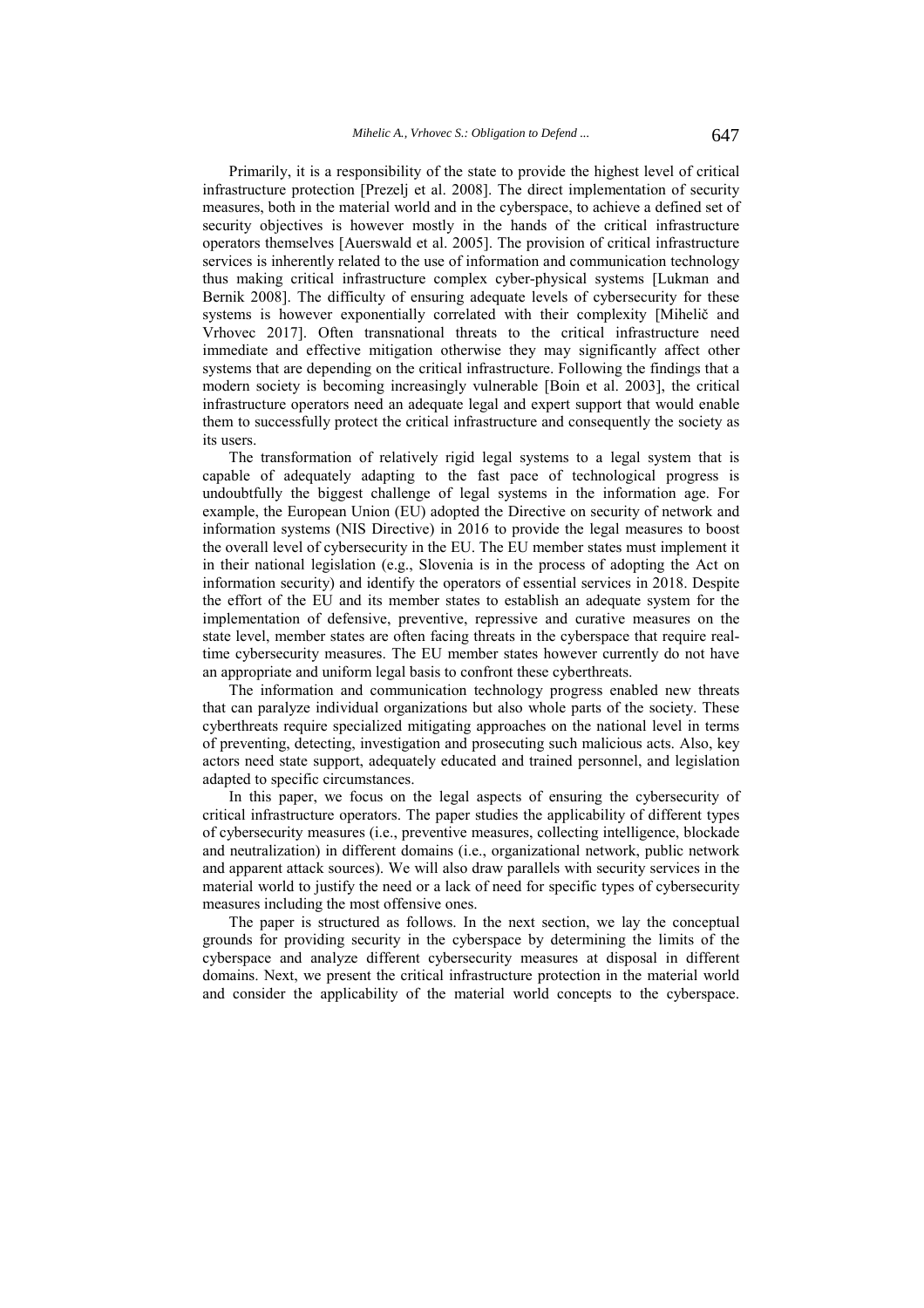Finally, we present the offensive critical infrastructure cybersecurity by drawing analogies to the material world and conclude the paper with some final remarks.

# **2 Cybersecurity measures**

"*The progress of science in furnishing the Government with means of espionage is not likely to stop [with wiretapping]. Ways may someday be developed by which the Government, without removing papers from secret drawers, can reproduce them in court, and by which it will be enabled to expose to a jury the most intimate occurrences of the home*" [Brandeis 1928]. These 'prophetic' words on the impact of technology development on our privacy written by one of the greatest legal minds in our history Louis Brandeis in his dissenting opinion in the first documented case of telephone tapping. The development of technology made Brandeis predictions possible – due to current technological advances it could be even said that these predictions are exceeded [Mihelič, Bernik, Markelj and Zgaga 2017].

#### **2.1 Limits of the cyberspace**

Cybercrime does not follow a general decline in conventional material world crime in the Western countries [Friedman, Grawert and Cullen 2017, Pool and Custers 2017, van Dijk, Tseloni and Farrel 2012]. The emergence and explosion of global connectivity have led to a steady growth of a relatively new types of crimes that takes place in an invisible and intangible place, namely the cyberspace, whose territorial boundaries are almost impossible to determine, and in which both individuals and organized groups act to achieve personal, ideological, economic or security gain [Abel and Schafer 2011, Halavais 2000, Jiménez, Orenes and Puente 2010, Johnson and Post 1996, Malby et al. 2013]. Although cybercrime is often associated with individual computer enthusiasts, up to 80 percent of cybercrime is related to some kind of organized activity [Malby et al. 2013].

Successful prevention of organized cybercrime which is only partially taking place in the material world requires looking beyond the usually well-defined national borders that delineate where specific legislations apply. When dealing with criminal activities in the material world, geographical interpretation of national borders is usually sufficient since physical crime scenes cannot travel easily [Abel and Schafer 2011]. The cyberspace however introduces the need for different understanding of the space itself as it appears to be both infinite and infinitesimal, i.e., everything is at a hand's reach and there is potential for infinite possible interactions and information that grows exponentially [Jiménez et al. 2010]. This raises the issue of place existence in the cyberspace with some authors claiming that *placeness* does exist in the cyberspace. Even though it is impossible to accidentally stray across the border into cyberspace [Johnson and Post 1996], physical location in the material world remains vitally important for the legal systems as we know them to work.

The cyberspace both undermines and transforms the components of time and space [Kerstens and Veenstra 2015]. Likely offenders may attack continuously and multiple victims at the same time remotely, i.e., without the physical presence at the location of victims' systems or the victims themselves [Yar 2005, Završnik 2013]. Offenders can attack from almost anywhere in the world often through compromised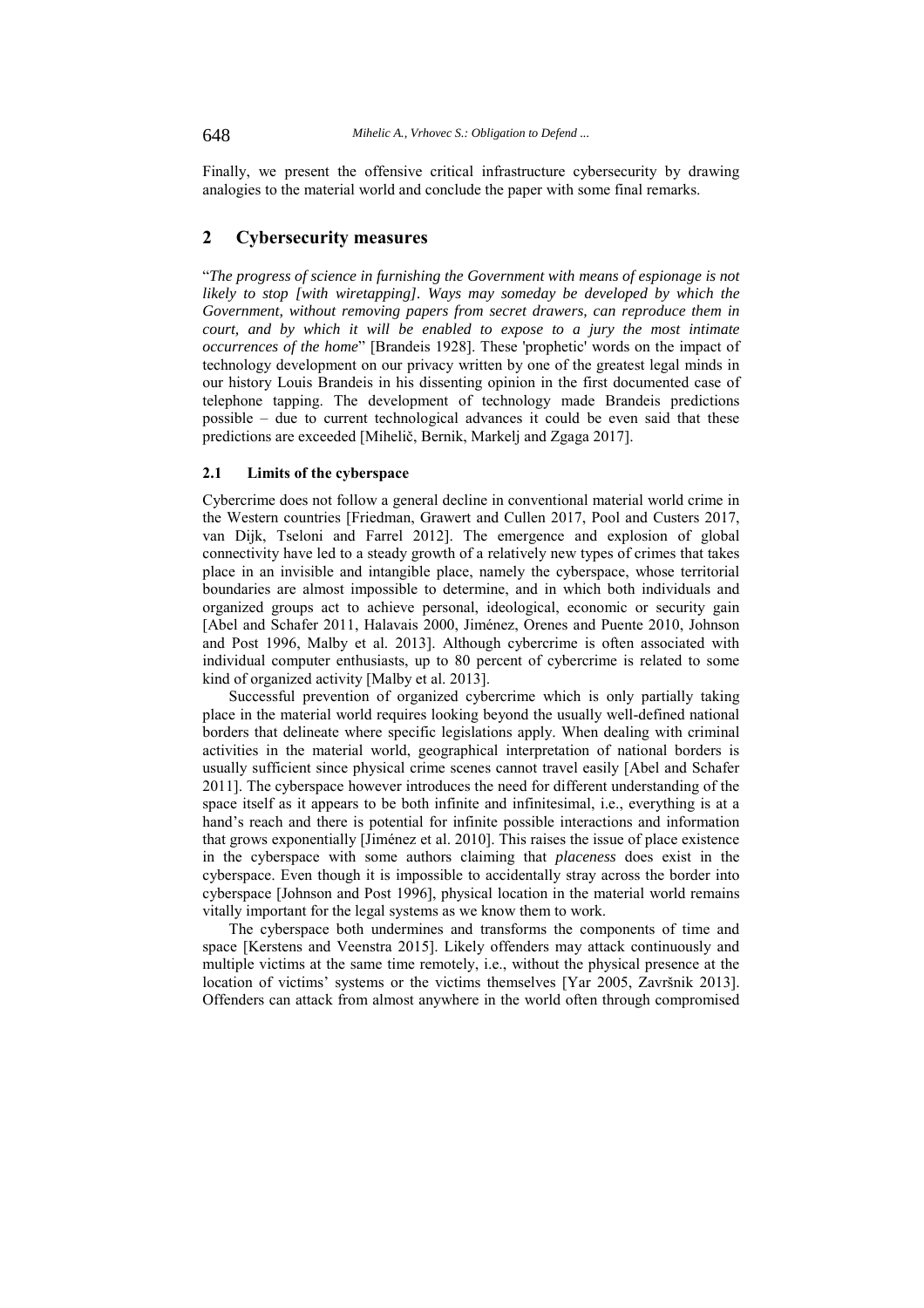devices of secondary victims who are unaware of their role in a cyberattack. Criminal acts in the cyberspace can thus persists as long as victim is connected to it [Hinduja and Patchin 2010]. The use of anonymization technologies and tools, such as the TOR network and its hidden services, seem to make attackers extremely difficult to identify thus making criminal investigations for the law enforcement authorities nearly impossible provided they are using traditional investigative measures.

The understanding and acceptance of the mentioned specifics of the cyberspace compared to the material world is crucial for providing adequate critical infrastructure protection and protection of other areas of corporate and national security. International cooperation and active monitoring of technology development is almost unconditionally required due to the internationality of the cyberspace and quick adaptations to new technologies by attackers in the cyberspace.

#### **2.2 Cybersecurity measures**

Cybersecurity measures can be classified in various ways. In this paper, we first classify cybersecurity measures according to their purpose: preventive measures, collecting intelligence, blockade and neutralization. *Preventive measures* encompass all measures, either technical, social, organizational, legal etc., that are aiming at boosting the security of a protected system, e.g., an organizational network and its devices. For example, it includes training and raising awareness, routine updating and patching systems, adopting information security policies, sharing virus signatures etc. The purpose of *collecting intelligence* is to gather information about cyberattacks to return private property or to report to the authorities. Intelligence can be collected from various logs, by network monitoring, analyzing malware etc. It can be also collected by more invasive measures, such as installing remote forensic software or spyware. *Blockade* refers to any kind of blocking the potential/apparent attacker by blocking potential attack vectors (e.g., with a firewall), blocking all network traffic to apparent sources of a cyberattack. The final type of cybersecurity measures *neutralization* is the most invasive and results in the incapability of the apparent attacker to continue the cyberattack. Neutralization may have different purposes, from searching for and wiping stolen data to remote overtakes of command and control (C&C) servers.

The same cybersecurity measure can technically fit into different classes based on the purpose of their implementation. For example, setting up a firewall may be considered as a preventive measure. However, if the firewall is adapted to block a potential attacker in real-time, then this is considered a blocking measure. Similarly, regular patching may be considered as a preventive measure. However, patching may be considered as a blocking measure if it is applied to fix a vulnerability targeted by an attacker. If this patch is permanent, then it is also a preventive measure preventing future similar attacks.

The presented classification of cybersecurity measures has its merits however it seems limiting as it does not provide any insight into the different domains in which cybersecurity measures may act which is an important aspect in any legal context. We thus further divide cybersecurity measures according to the enacting domain, i.e., the context in which they are employed. Figure 1 presents the three relevant domains: organizational network, public network and apparent attack sources.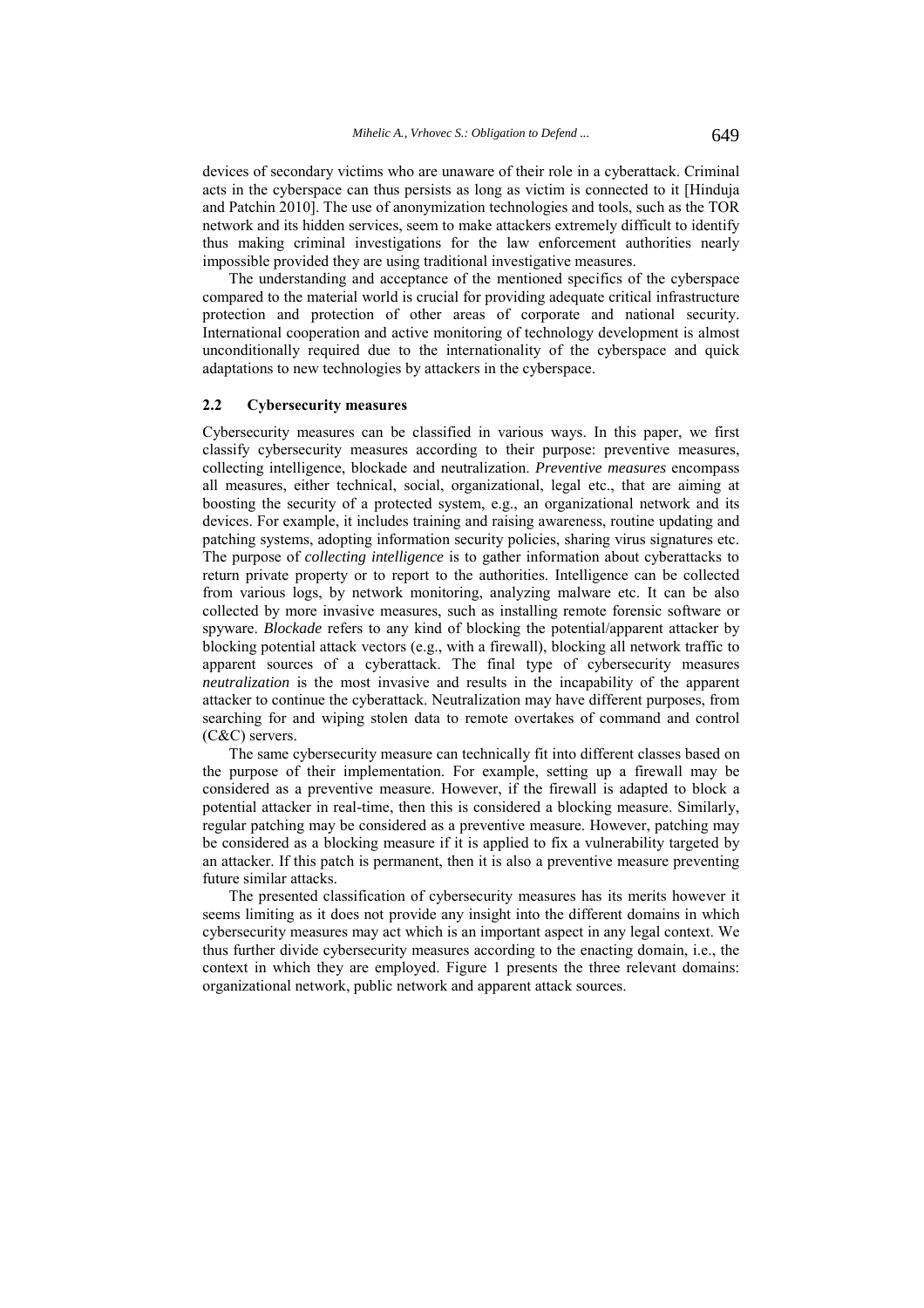

*Figure 1: Domains in the cyberspace* 

The *organizational network* domain encompasses all network infrastructure and connected devices owned or operated by a defending organization. It is usually physically separated from the public network (e.g., internet) unless a VPN infrastructure is in place. In the organizational network, the legislation is the least restrictive and the organization has the most control over the residing devices. In the organizational network, all four types of cybersecurity measures apply: preventive measures (e.g., employee training, using strong passwords, routine updating and patching of computer systems, using honeypots), collecting intelligence (e.g., analyzing logs, network monitoring, collecting and analyzing malware samples, determining established connections), blockade (e.g., using firewalls, anti-malware software, access control) and neutralization (e.g., removing malware from a compromised device in the organizational network). The most restrictive is the right for privacy which makes it hard to collect evidence from employees' computers in case of an internal attacker.

The *public network* domain is the cyberspace between the defending organization and the apparent attacking source. The defending organization usually does not have any control over the devices in the public network. Also, the legislation is much more restrictive in the public network as the devices are owned by others. The cybersecurity measures that the defending organization can employ are mostly restricted to preventive measures (e.g., choosing the internet service provider and security package) and collecting intelligence (e.g., passive gathering information on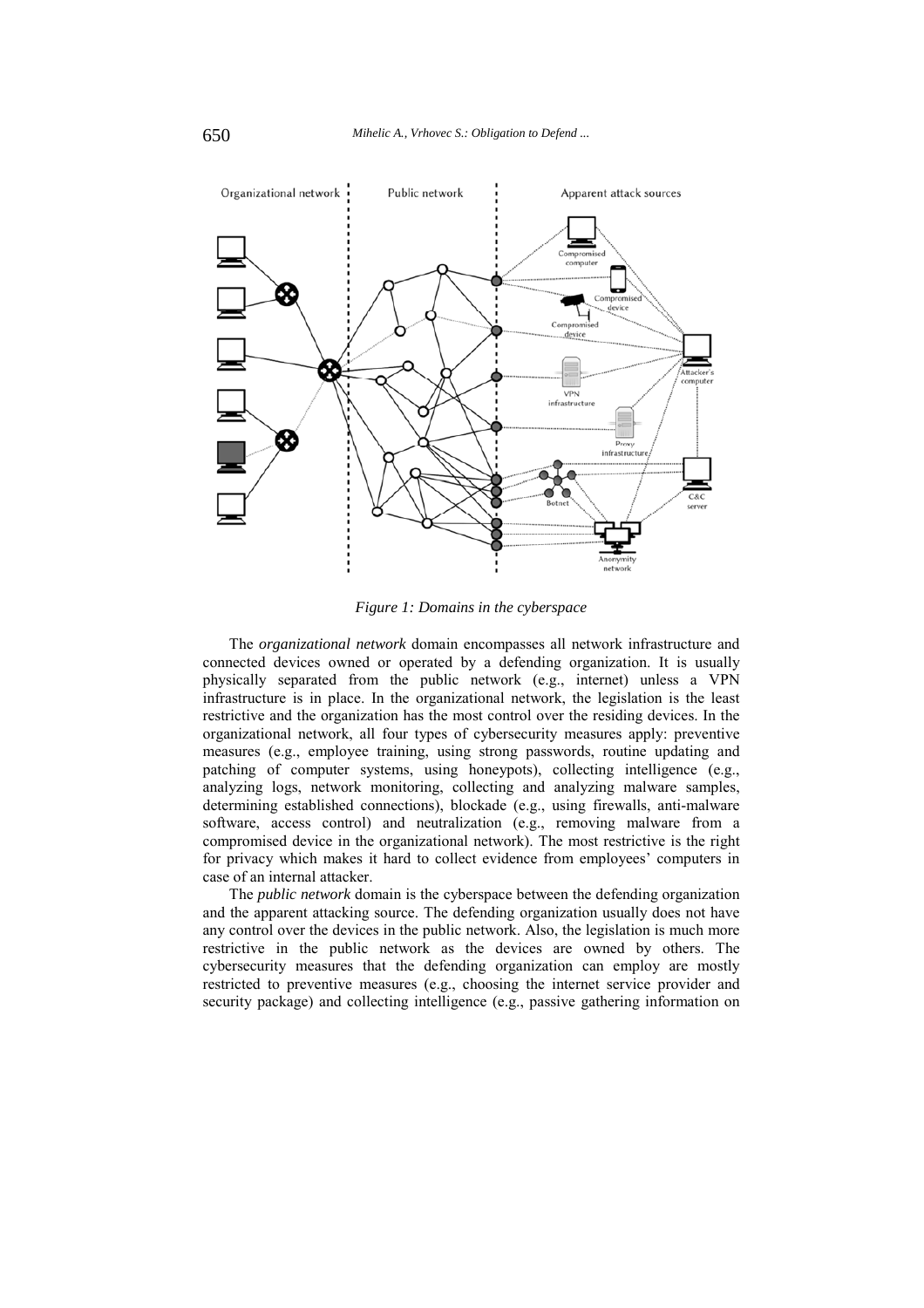the attackers, open source intelligence – OSINT). Even if the defending organization does not have control over the devices in the public network, they may still use security services provided by internet service providers (ISP), law enforcement agencies and CERTs. These services include three types of cybersecurity measures: preventive measures (e.g., sharing malware signatures, contractual obligations of service subscribers), collecting intelligence (e.g., network monitoring, blacklisting devices with malicious activity) and blocking (e.g., disconnecting a malicious device from the public network). Since the public network does not include the apparent attack sources, it is not possible to neutralize them in this domain.

The *apparent attack sources* domain is the attacker infrastructure and can range from very simple (e.g., only the computer of the attacker without intermediaries) to very complex settings (e.g., botnet that uses the TOR network for attacking the organization and communicating with the C&C servers while the attacker connects to a C&C server through a few proxy servers). Measures in this domain are offensive cybersecurity measures that commonly referred to as 'hack back' as it involves a varying degree of hacking the apparent attack sources. This form of self-defense has been often heavily criticized by the public [Iasiello 2014, Kallberg 2015, McGraw 2013, Messerschmidt 2013, Pool and Custers 2017]. McGraw writes »*The last thing we need in computer security is a bunch of vigilante yoo-hoos and lynch mobs*« and adds that a possible legalization of the hack back would be irresponsible and a recipe for a disaster [McGraw 2013]. As it is a very invasive measure that could cause a chaotic and uncontrollable situation in the cyberspace, it must not be taken lightly and allow its implementation to anyone and anytime. Arbitrary use of some forms of counter-attacks, such as physical force, coercive means and firearms, by the state or private security companies would lead to a chaotical situation in the material world and a similar situation would be reached by nonregulated and arbitrary use of offensive cybersecurity measures. Nevertheless, it cannot be completely overlooked due to its potential effectiveness. As already mentioned, neither defending organizations, state authorities nor private security companies have such legal powers. Nevertheless, we will analyze the benefits and limitations of such cybersecurity measures. The potential benefit and limitation of an offensive cybersecurity measure varies greatly depending on the type of apparent attack source.

In the simplest case, the apparent attack source is the attacker's own computer. In this case, all types of cybersecurity measures would be applicable: preventive measures (e.g., installing a backdoor for easy access in case the attacker decide to attack again, installation of malware that neutralizes the attacker's computer in case of an attack), collecting intelligence (e.g., searching for stolen data, collecting digital evidence, network monitoring, determining the habits of the attacker), blockade (e.g., blocking all traffic to the defending network) and neutralization (e.g., destruction of stolen data, disruption and incapacitation of an ongoing cyberattack).

This is however usually not the case as the attacks are commonly done through a compromised system (e.g., computer, device) of an unaware third party. All cybersecurity measures are therefore applicable like in the case of the attacker's computer however the possibility of secondary victimization cannot be ignored. For example, determining the habits or monitoring the browsing activity of a home computer owner would be an unfounded invasion of the device owner's privacy.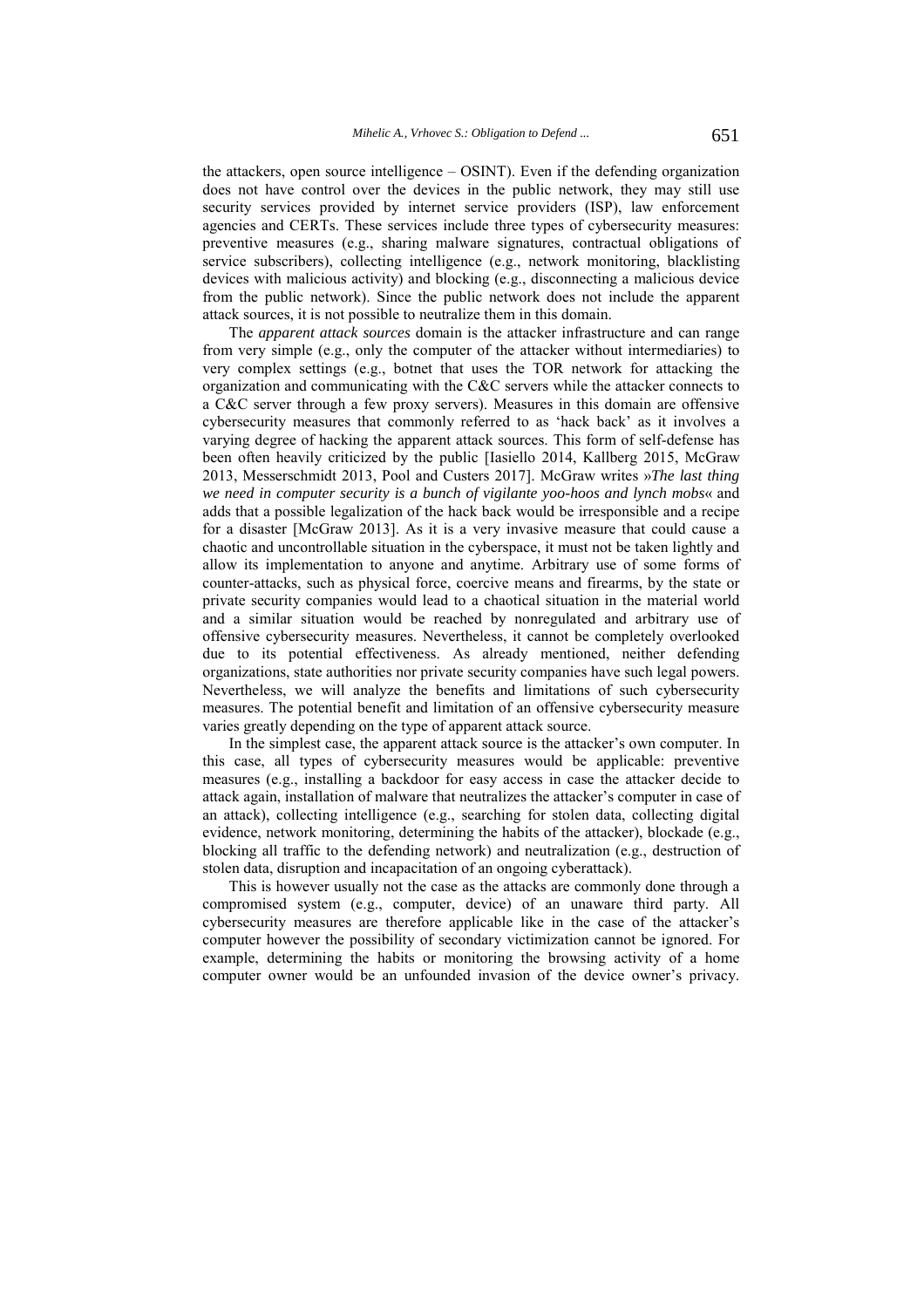Detection of the type of the apparent attack source and restrain from some measures are therefore required.

In recent years, botnets have formed from a vast number of compromised devices which was made possible especially by the lack of security features in IoT devices due to the cycle of blame, i.e., each stakeholder involved in a product life-cycle blames the other stakeholders for the lack of and for not fostering the improvement of security features [Wendzel and Kasem-Madani 2016]. If classical hacking techniques can easily be employed in the first two cases, they do not seem to be scalable to the large number of devices that comprise a botnet. For example, blocking or neutralizing devices in the botnet one by one during an ongoing cyberattack just does not make any sense. Botnets are controlled by C&C servers therefore the primary target of an invasive cybersecurity measure would be determining it (e.g., by monitoring the network, analyzing malware). Preventive measures are also possible. For example, forming anti-botnets (i.e., botnets with a legally authorized operator) could quite swiftly neutralize an attack from a botnet or significantly diminish its impact depending on the size of the intersection between both botnets.

Things get much more complex if the attacker uses proxy servers, VPN infrastructure or anonymity networks (or any combination of those). In all these cases, the apparent attacker is just a public (e.g., TOR network, public proxy server) or private (e.g., VPN infrastructure, private proxy server) network node that most often does not have any relation with the malware used for the cyberattack or the attacker himself. Since the attacker is not the only one who is using these nodes, it becomes increasingly difficult to either block or neutralize them. For example, if a lot of attacks are coming from a TOR exit node, it could be neutralized remotely. This would have little to no impact on the cyberattack as the TOR network is designed to automatically adapt to changes in its network and would just use other exit nodes instead. In addition, the neutralized exit node could easily be operated by the authorities as states are widely believed to control TOR exit nodes in an effort to deanonymize its traffic. There are similar issues with VPN and proxy servers. Just by using an intermediary, the truly applicable cybersecurity measures would be reduced to preventive measures (e.g., inducing malware into the aforementioned infrastructure) and collecting intelligence (e.g., determine the next apparent attack source). The use of the TOR network or other anonymity networks would effectively diminish the usefulness of the invasive cybersecurity measures to close to zero. Nevertheless, the use of VPN and proxy servers by the attacker may make it easier to trace them as these connections tend to be significantly less dynamic.

Apparent attack sources may be found in the organizational network as well. There is little difference between apparent attack sources in the public and the organizational network. For example, in the organizational network, one can find the attacker's computer in case of an internal attacker and compromised devices that may be controlled by the attacker from either the organizational or the public network. In cases of big organizational networks with a considerable number of compromised devices, miniature organizational botnets may form whose C&C servers may reside in any of the two networks.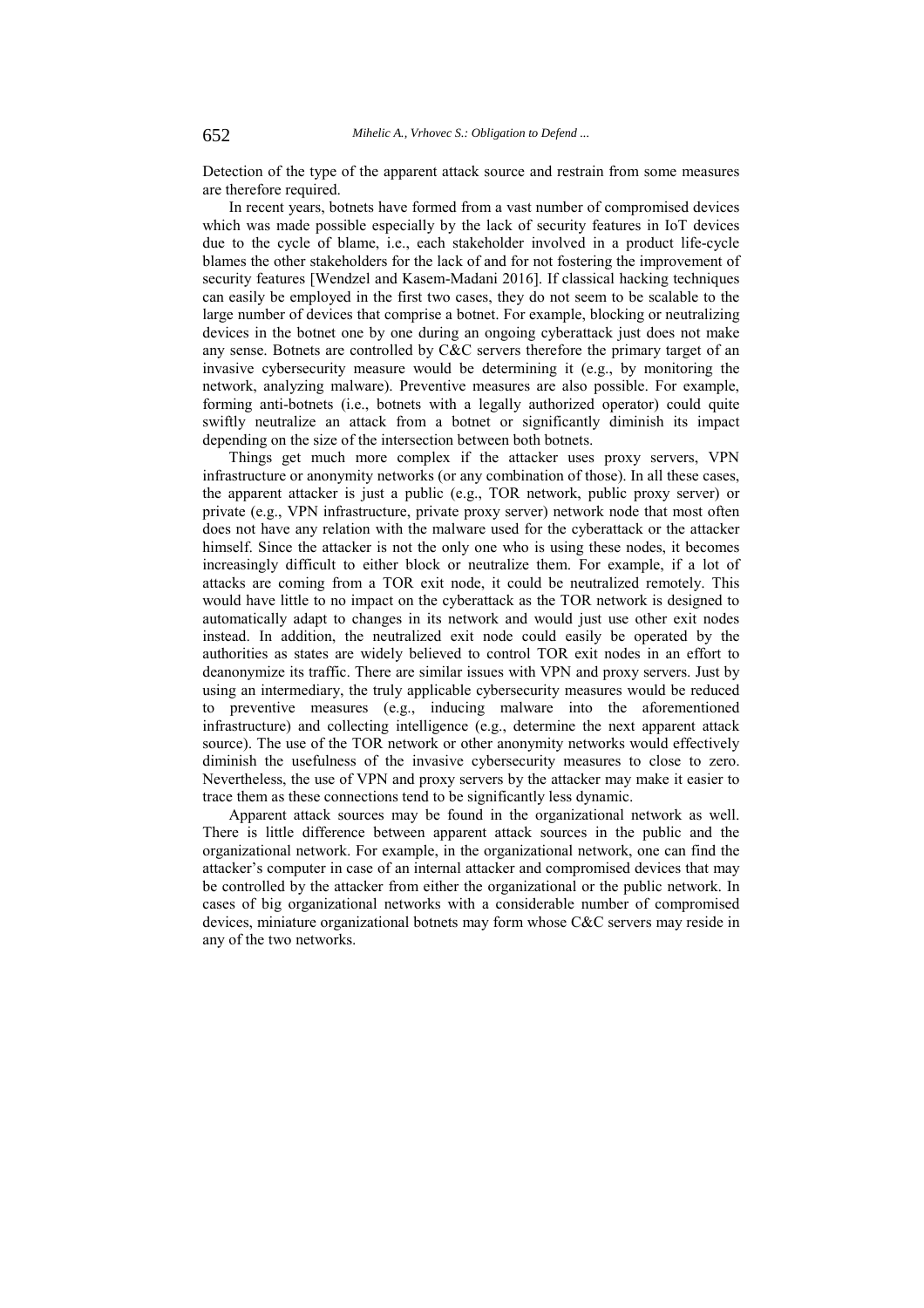## **3 Critical infrastructure protection in the material world**

Security is an increasingly cherished and protected fundamental human good and is one of the constitutionally protected human rights (Constitution of the Republic of Slovenia, Article 34 (Official Gazette RS Nos. 33/91-I, 42/97, 66/2000, 24/03, 69/04, 68/06, and 47/13)) that protects it from both interference by the state authorities and individuals alike [Šturm 2002]. It is a fundamental human value and a precondition for the existence and development of the society thus it is primarily and traditionally provided by the national security system of the state (e.g., army, internal security, protection and rescue) [Sotlar and Čas 2011]. Providing a high degree of internal security is not in the exclusive authority of the police as private security actors, such as private security companies and personal detectives, may also contribute to the security of people and property. These actors protect people and their property from theft, damages, destruction and other forms of harmful activity for a price and are legally regulated economic activities due to their legal admissibility of interference with the human rights and fundamental freedoms of individuals.

The right to interfere with the most fundamental human rights and freedoms guaranteed and protected by the constitution was only a few decades ago an exclusive right of the police. Today, interference with these rights by the private organizations is becoming a reality at every step. Private security companies often work in public spaces, such as airports, shopping centers, entrances to office buildings, resort centers etc. [Button 2003, Wakefield 2008], and yet they act in the private interest as their scope of work in protected area is based on a contractual relationship [Loyens 2009] and beyond the traditional concepts of self-defense. This is a privatization of the security sector which is commonly referred to as *rent-a-cop*. Different legal systems are allocating different powers to the security guards. For example, security guards in South Korea are not allowed to exercise any powers that would exceed the powers of any citizen [Button and Park 2009]. In South Africa, security guards are dressed in uniforms that are similar to police uniforms, almost all of them are equipped with automatic or semi-automatic weapons and are allocated the same powers as the police [Singh and Kempa 2007].

In Slovenia, the security personnel have some statutory powers however their scope is narrower compared to police powers. The law in Slovenia determines the forms of protection, the powers of the security guards (the Slovenian legislation refers to *powers* as *measures*) and the conditions under which the powers may be used [*Zakon o zasebnem varovanju (ZZasV-1)* 2011]. According to the Slovenian legislation, security personnel can restrict and interfere with constitutionally protected human rights on a protected area by using physical force. Under certain conditions related to preventing threats to people and property or immediate and unlawful assault that endangers the security guard's own life or the life of a person under protection, security personnel can use coercive measures that are confined to a service dog (only for threat detection), handcuffs and other means of restraint, incapacitating spray and weapons (namely, firearms).

In some cases, the provision of security is not only a right but also an obligation. The provision of private security in Slovenia is therefore not exclusively left to the decisions of organizations, state authorities and other institutions. In cases when an entity is performing an activity where there is a predictable possibility of unexpected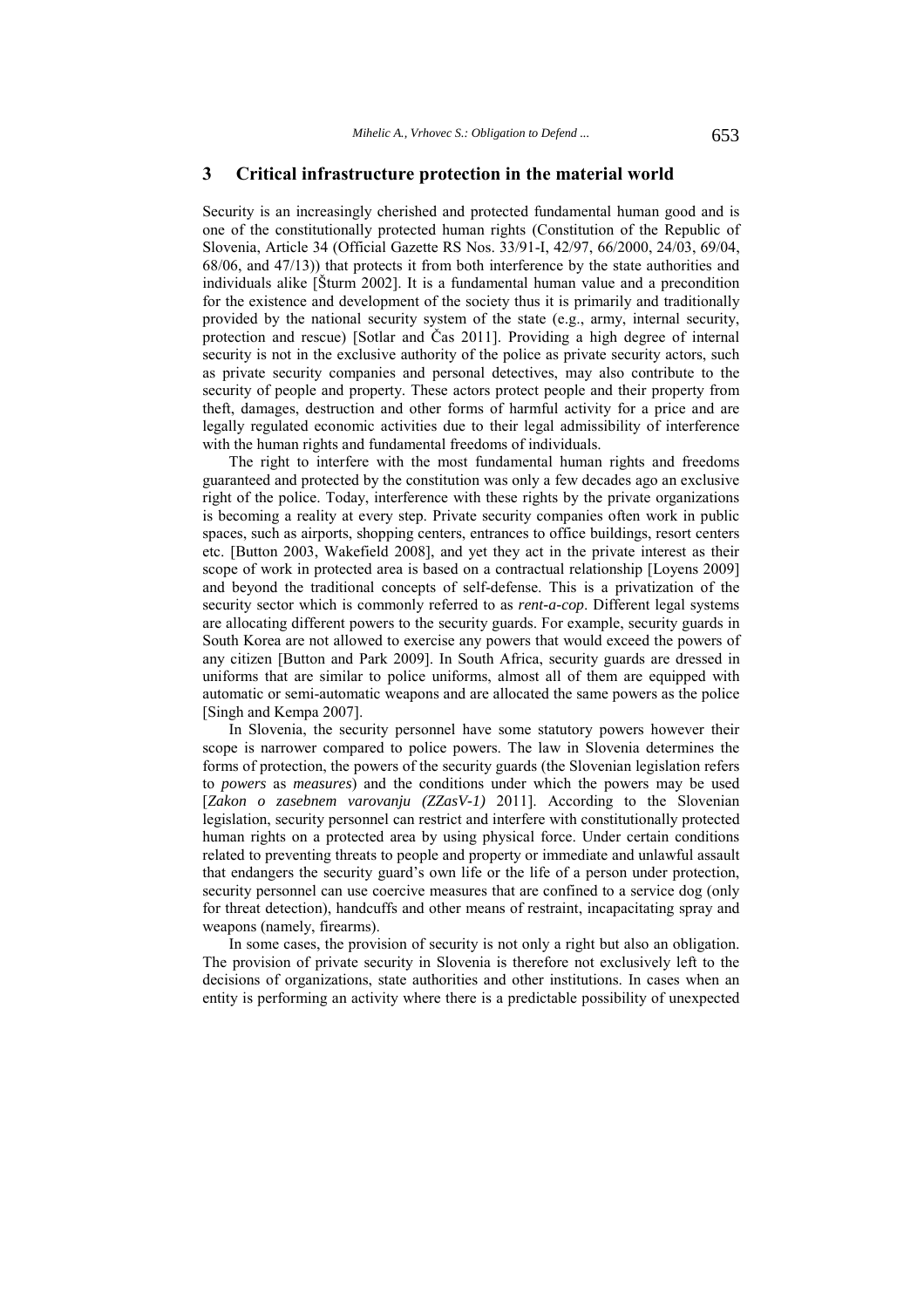danger or increased level of security risk to the safety of people, nature or property, the law requires the obligatory provision of security. These cases are mostly related to entities that archive material and objects representing the cultural heritage, store or use substances and devices hazardous to people and the environment, public events organizers, entities that manage large amounts of cash or securities, critical infrastructure operators or when protection is necessary for special security reasons.

The presented powers of private security guards, permissibility of the use of force and coercive measures that security guards can employ and the existence of the legal concept of obligatory provision of security in cases and under conditions as defined by national legislations indicate a recognition of the state that its national security system alone is insufficient for provisioning security to people and property. In the material world, private security is therefore playing an important role in protecting the critical infrastructure whose quality and integral protection is in the public interest. With the increasing use of the cyberspace, there is an inevitable increase in the need to protect the critical infrastructure from increasingly frequent and invasive cyberthreats.

## **4 Applicability of the material world concepts to the cyberspace**

Cyberattacks are becoming increasingly numerous and invasive. The fight against them is fundamentally asymmetric and favoring the attackers [Miraglia and Casenove 2016]. *Stuxnet*, *Flame*, *Equation*, *Duqu* and *Night Dragon* are only a few names that require special attention when discussing the importance of cybersecurity, the severity of damages due to cyberattacks and the difficulty of defense against them [Miller and Rowe 2012].

It is generally considered that the state has the exclusive right to use force and to interfere with human rights. In cases when the state is not able to provide adequate protection, the state recognizes the legal and moral right of legal entities to defend themselves. In a way, the state protects constitutionally guaranteed rights with their negation [Bavcon 1997]. The transfer of the right to use force may be reflected in a transfer of a public authority to private subjects, such as security companies, or exclusion of the unlawfulness of acts that have otherwise all the signs of criminal offenses (e.g., acting in self-defense, coercion). These legal concepts are intended for situations when two legal goods collide. In this case, the legal good that has less importance in a certain situation must be withdrawn [Bavcon and Šelih 2003].

The use of self-defense in the cyberspace is somewhat more complicated. Most modern legislations exclude the unlawfulness or at least the criminality of acts in the material world that have all the signs of criminal offenses but are committed in special circumstances. For example, in Slovenia, an act that has all the signs of a criminal offense is not unlawful if it has been committed to discourage a concomitant unlawful attack on oneself, someone else or in some cases on property [Zgaga 2011].

Legal concepts for the exclusion of legal responsibility for offenses that apply to the material world can analogously be applied to the cyberspace. Certainly, the owner of a compromised device causing a cyberattack cannot be responsible for a criminal offense even if there is a causal link between the use of the device and the cyberattack (e.g., the owner physically connected the device to the cyberspace and managed it), the device was not adequately protected and the owner does not prevent the offense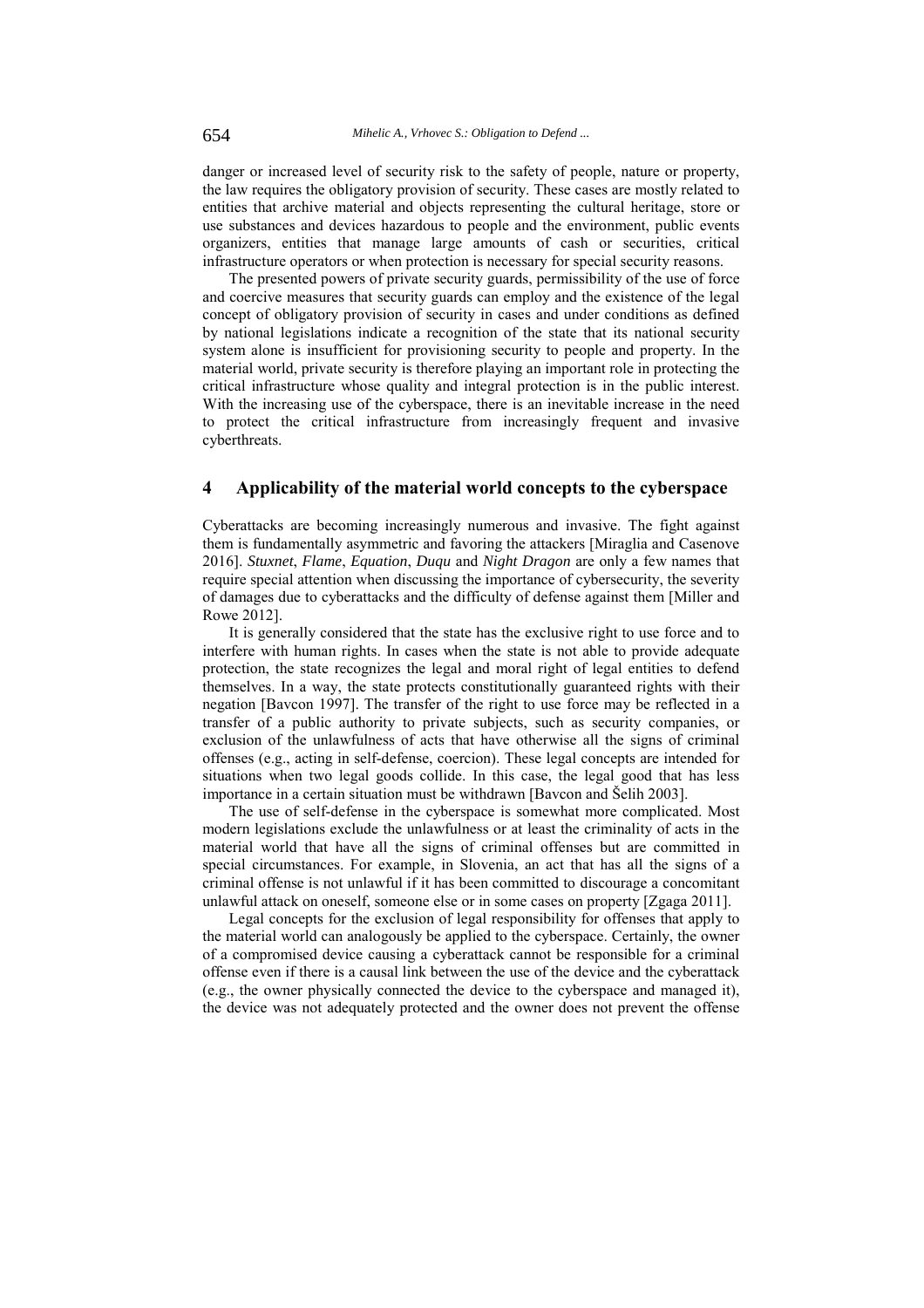because he is not aware of the presence of malware on his device and its role in the cyberattack. Likewise, someone who cannot prevent the cyberattack because his device has been blocked by malware, cannot be held responsible for a criminal offense.

The legal admissibility of self-defense, the right and in certain cases the obligation of legal subjects to organize private security for protecting people and property, and the national security system constitute a robust system that guarantees the highest level of security for legal entities in the material world in Slovenia. It is however different in the cyberspace. Despite the adoption of new measures both on the level of the European Union (e.g., proposal for an EU Cybersecurity Agency, new European certification scheme ['State of the Union 2017 - Cybersecurity: Commission scales up EU's response to cyber-attacks' 2017]) as well as on the level of individual states, there is no adequate legal basis for offensive defense in the vast majority of legislations even though this idea is not new [Jayawal, Yurcik and Doss 2002, Lin 2016].

Self-defense of organizations in the cyberspace is somewhat more complicated than in the material world. In the material world, organizations can hire private security companies which can help with providing a higher level of security. Security guards in the private security sector are in many countries allowed to interfere with fundamental human rights to defend property in the guarded area. In Slovenia, for example, private security guards can use various (*numerus clausus*) security measures, even physical force and firearms in situations specified by law. These measures can be used beyond the narrow limits of the traditional self-defense concept to protect people and property in a protected area. These measures are however limited to the material world and therefore providing security in the cyberspace needs to rely solely on the traditional legal concepts of self-defense.

These findings suggest a paradoxical situation. Private security companies today often help provide security in primary and secondary schools with technical (e.g., video surveillance) and physical security services. These services are primarily intended to protect the students from external threats however the schools recognize the need for security guards due to the increasing frequency of vandalism and violence [Lorenčič 2003]. In this case, a private security system is established in areas frequented by minors to protect people and property. This system is designed to exceed the arising threats and as such acts also preventively and repressively. Security guards can thus use their legal powers in the protected area including the use of force to interfere with the rights of students and other people to protect people and property. From the admissibility of this form of security it is possible to conclude that on one hand the state permits in increasingly intense restriction of human rights by the private sector (e.g., video surveillance in sanitary facilities, such as toilets [Lorenčič 2003]) to protect the minors. On the other hand, the state admits that the minors constitute a sufficient security problem for people and property to justify external protection by private security companies. The equipment and the powers of the security guards in schools do not remain unchanged with the increasing threats. In some schools in the USA, school security guards and even some school employees are armed due to shooting hikes by students [Flock 2013].

The aforementioned example is used as *reductio ad absurdum*. Protection of people and property is optional since organizations can decide for themselves if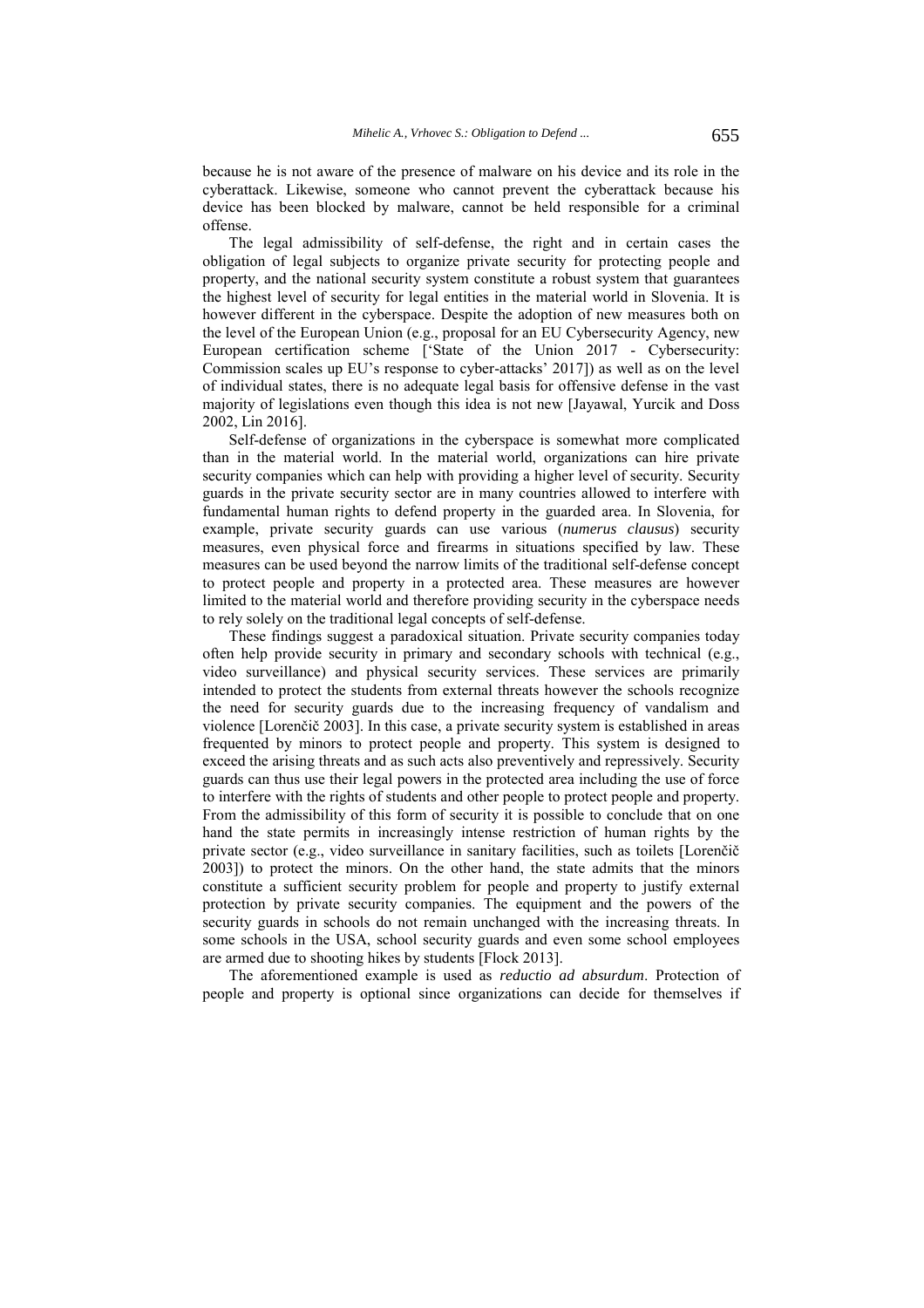external security services are needed or not and in which form [Lorenčič 2003]. As already mentioned, it is legally stipulated to organize private security for the critical infrastructure in Slovenia only where security is limited to the material world. Critical infrastructure operators in Slovenia therefore find themselves in a situation where the legislation does not provide an unambiguous legal basis for effective and necessary defense in the cyberspace which would be adapted to the most advanced threats. Thus, at present, the legal admissibility of offensive security measures can be sought only in the legal institute of self-defense, but due to the particularity of the cyber space it offers only limited possibilities of argumentation.

## **5 Offensive critical infrastructure cybersecurity**

There is always a sense of helplessness in ensuring security in the cyberspace [Lin 2016] since the state is not capable to offer help comparable to the help provided in the material world. Due to this, most of the responsibility for protection lies on the potential victim which is either a natural or legal person.

Counter-attacks in the cyberspace interfere with the constitutionally guaranteed human rights and can therefore be used only when the goal of their use is constitutionally admissible and legitimate, and the employed measures absolutely necessary, appropriate and proportionate. The Netherlands made the first steps towards the legalization of offensive cybersecurity measures with a proposal on the Act on Cybercrime that would allow state authorities to hack into computers ('hacking back'), to install spyware and to destroy or disable access to files with the 'notice and take down' order [Pool and Custers 2017]. Negotiations on the enactment of hack back are also taking place in Germany where such changes require amendments to the constitution [Mpoke Bigg 2017].

## **5.1 Direction toward the source**

An act to protect people or property that has all the signs of a criminal offense can be designated as not unlawful or decriminalized only if it is directed towards the attacker [Bavcon and Šelih 2003]. This is a crucial element of self-defense that is frequently questioned in the cyberspace as it is hard to determine who the attacker is and how to make a successful identification [McGraw 2013]. Incorrect identification of the attacker is not uncommon [Jayawal et al. 2002] and could lead to damaging systems not directly involved in the cyberattack. Therefore, it would make sense to first employ offensive measures to determine whether the apparent attack source is the attacker's or a compromised device. It is significantly more difficult to determine the identity of an attacker if he is using VPNs, proxy servers or anonymity networks at any point between the real attacker and the attacked system as they form a public or private network infrastructure and can be used by a variety of others that have no relation to the cyberattack. Although the TOR network provides a certain level of anonymity, several deanonymization techniques that leverage traffic correlation attacks, electronic fingerprinting, operational security failures, and remote code execution exist [Nurmi and Niemelä 2017]. There is also a possibility of gaining some intelligence on the attacker from VPN operators and proxy servers. This however creates a problem as collecting intelligence about the attacker would require the use of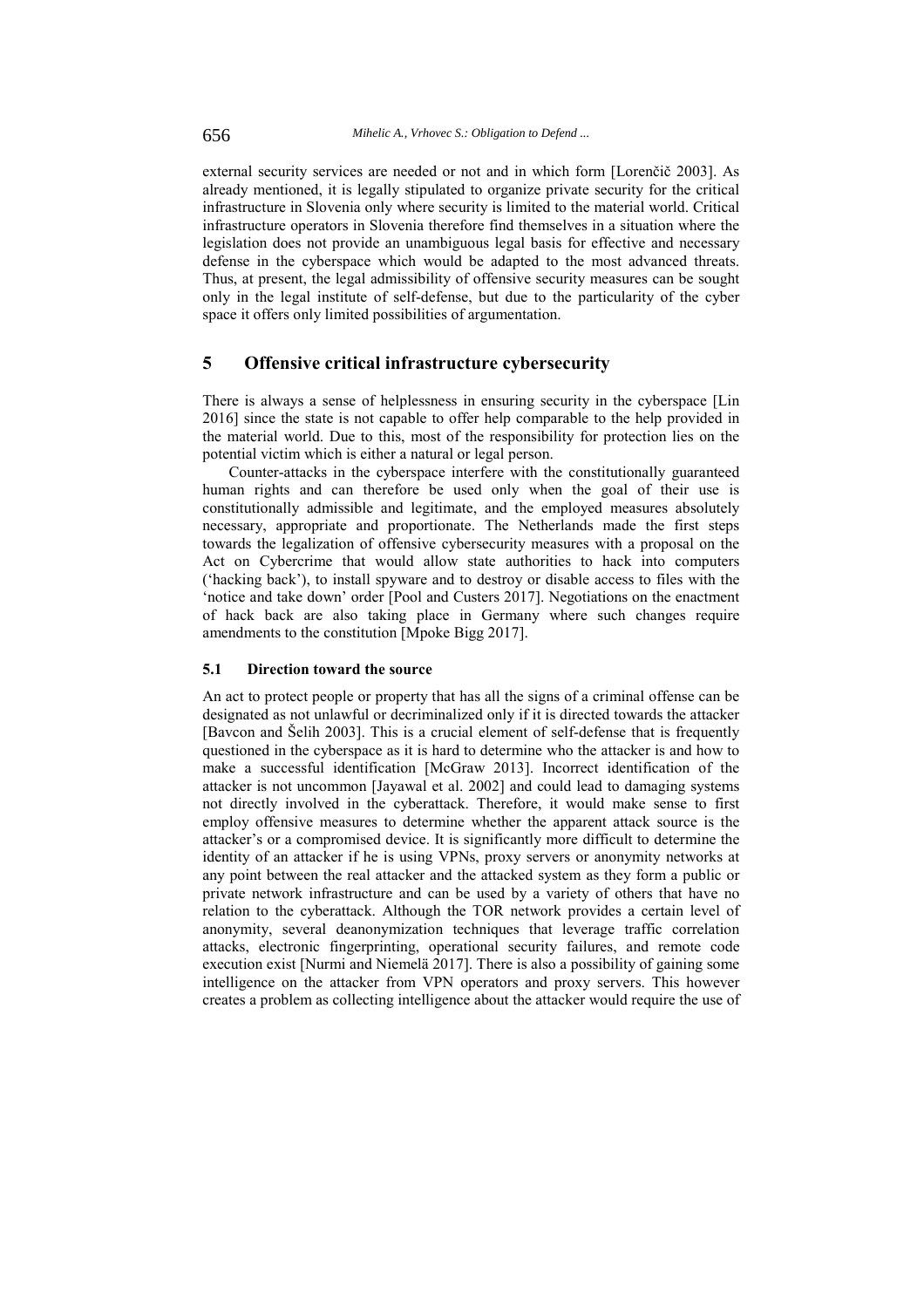offensive measures (e.g., with the use of remote forensic software) against targets that are clearly not directly related to the cyberattack.

#### **5.2 Concomitance and unavoidability**

We often speak of offensive cybersecurity measures when a particular threat directed towards a specific target (i.e., a critical infrastructure operator) needs urgent and immediate attention to dissuade it. This implies that it would not be possible to discourage the cyberattack or prevent its consequences in any other way. Anyone can act against an unlawful attack on himself or someone else. A private security guard can interfere with someone's fundamental rights in accordance with his legal powers in a protected area if the objective of employing a certain measure could not be achieved by less restrictive measures.

The interpretation of concomitance is more difficult in the cyberspace then in the material world. Concomitance may thus be understood somewhat differently as hacking requires a significant investment of time making it hard to determine when the attack started and when it ended (if it ended) due to the difficulty of determining if the attack is still on-going. Intrusions may remain unnoticed for months or even years and after their identification and neutralization it is still hard to determine if the attack has been fully stopped. A particular challenge are repetitive attacks where individual cyberattacks could be only peaks of a major cyberattack campaign. Determining concomitance is also an issue in data theft. The tracking and seizure of stolen data can practically be carried out only after the act of data theft has ended. Such attacks may appear to last only a few seconds or minutes. It is however unclear for how long the attack really took place before the data theft and if and for how long the attack continues after it. Again, the attack may be a part of a larger-scale attack on the critical infrastructure.

#### **5.3 Proportionality**

Concomitance and unavoidability raise the question whether defense could be allowed against an attack that has not yet started but it could be expected (e.g., by setting up traps that can damage the attacker once he starts the attack – a cyber minefield). Even though there is no definite answer to this question, it is worth looking for an answer in the proportionality between the intensity of the attack and the defense [Bavcon and Šelih 2003]. It is not and cannot be allowed that anyone can protect their interests in full force, by any means and at any cost [Bavcon and Šelih 2003]. Thus, it is permissible to employ only those measures that result in damage that does not exceed the benefits obtained by such defense [Denning 2014] whereby this is more about an assessment of the appropriate extent and type of defense necessary to deter the attack than just weighing the equivalency of the goods [Bavcon and Šelih 2003].

The assessment of proportionality is the subject of any discussion on offensive cybersecurity measures since defense should be limited to urgently needed measures that effectively protect people and property with the mildest human rights interferences. When performing a hack back, the security personnel employing it could inadvertently compromise devices that are not directly involved in the cyberattack or seize data that was not originally acquired by the cyberattack. The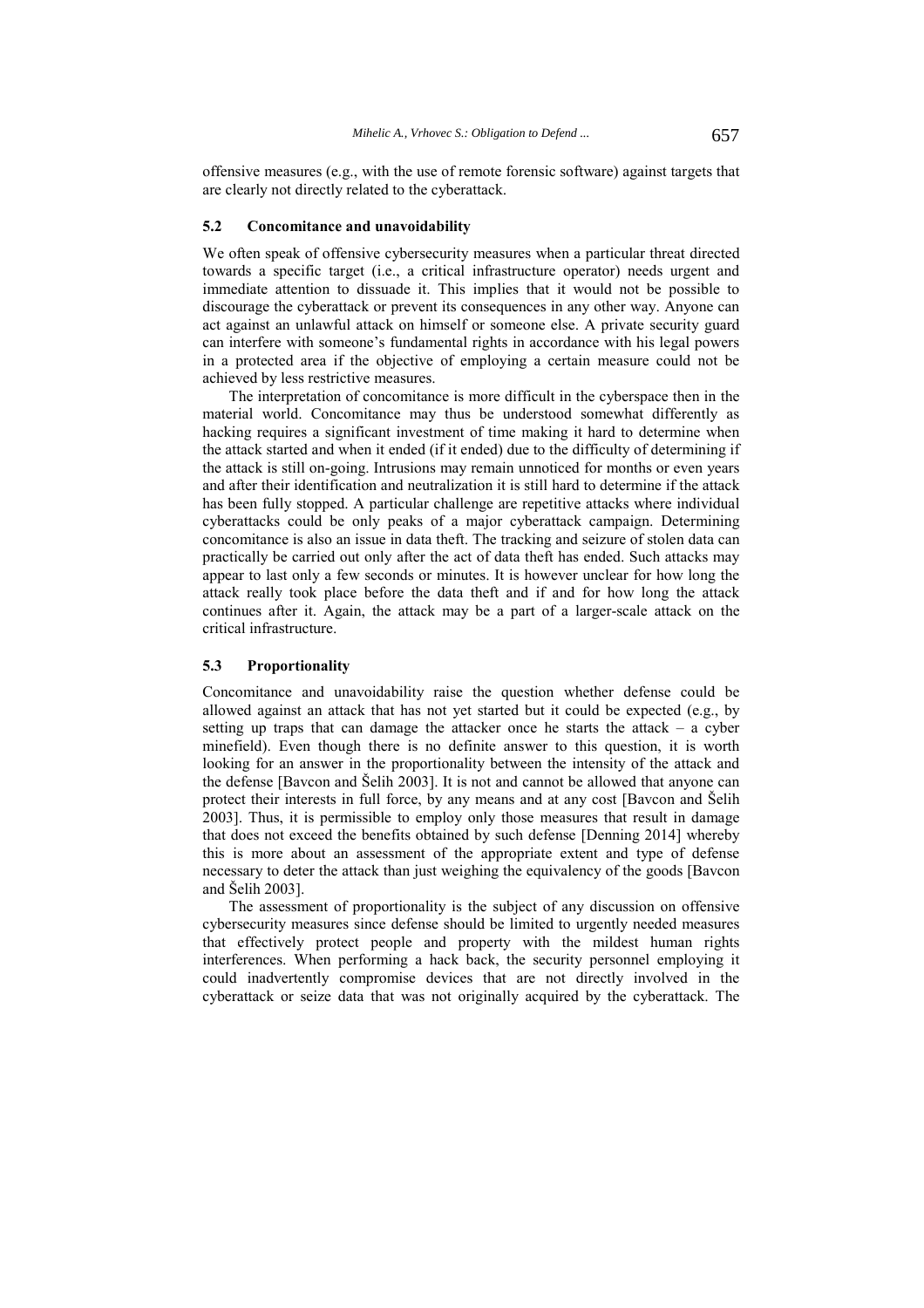question of proportionality is therefore inevitably extended to the question of the extent of the collateral damage that such an attack can cause. The defender may even be unaware or not willing to be aware regarding to this issue.

The cyberspace may have become a battleground of various attackers and counter-attackers. It is thus necessary to build awareness that more and more subjects with different relationships are entering this cyber-battlefield. With a counter-attack protecting one system may endanger another that is not related to the original cyberattack. In such cases, the defender may unintentionally become the attacker. In general, just because a victim hacks back an attacker it does not make it any less of a crime in the eyes of the law [Jayawal et al. 2002]. Therefore, offensive cybersecurity measures that target a presumed attack source must be applied carefully, especially if they can cause damage, such as blocking and neutralization that affect the availability and integrity of data and systems [Denning 2014].

# **6 Conclusion**

This paper presents a simplified outline of two highly complex scientific fields with the purpose of improving mutual understanding and building common foundations which can enable the search for the most suitable solutions to protect the social reality from various forms of threats that arise in the cyberspace. Use of offensive cybersecurity measures is currently not legally admissible in most countries. In accordance with the principle of the rule of law, any state interference with fundamental human rights of the individual must be statutory regulated since the state is not allowed to act unless expressly permitted. Only when the state would have these powers itself, it could confer these powers to private actors (e.g., private cybersecurity companies) who could operate in the cases and under the conditions expressly laid down by law. Thus, this area remains mostly statutory unregulated and consequently not admissible. The state should take a view on this urgent need for such measures and consequently interference with human rights of attackers and those representing the possible collateral damage and adopt such statutory rules which would precisely determine who, when and under what conditions those rules can be implemented. With this we could at least partly avoid a complete disorder in this field and thus the arbitrariness of the use of offensive cybersecurity countermeasures.

## **References**

[Abel and Schafer 2011] Abel, W., Schafer: 'Big Browser Manning the Thin Blue Line - Computational Legal Theory Meets Law Enforcement'; Problema, Vol. 2 (2011), pp. 51–84. https://doi.org/10.22201/iij.24487937e.2008.2.8048

[Auerswald, Branscomb, La Porte and Michel-Kerjan 2005] Auerswald, P., Branscomb, L. M., La Porte, T. M., Michel-Kerjan, E.: 'The challenge of protecting critical infrastructure'; Issues in Science and Technology, Vol. 22, No. 1 (2005), pp. 77–83.

[Bavcon 1997] Bavcon, L.: 'Kazenskopravno varovanje človekovih pravic in temeljnih svoboščin'; In M. Pavčnik, A. Polajnar-Pavčnik & D. Wedam-Lukić (Eds.), Temeljne pravice. Ljubljana: Cankarjeva založba (1997), pp. 406–439.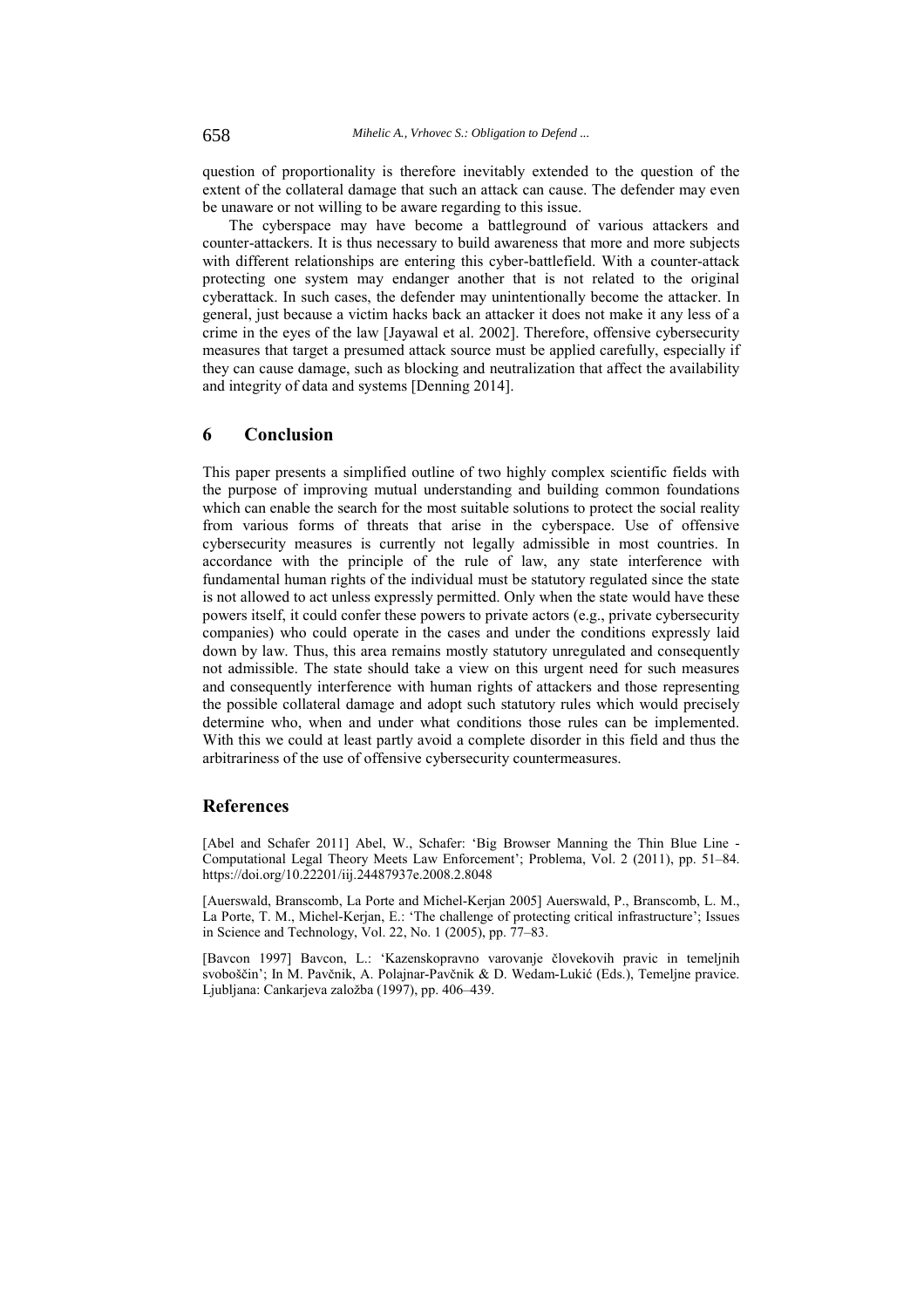[Bavcon and Šelih 2003] Bavcon, L., Šelih, A.: 'Kazensko pravo. Splošni del'; Ljubljana: Uradni list Republike Slovenije (2003).

[Boin, Lagadec, Michel-Kerjan and Overdijk 2003] Boin, A., Lagadec, P., Michel-Kerjan, E., Overdijk, W.: 'Critical Infrastructures under Threat : Learning from the Anthrax Scare'; Journal of Contigencies and Crisis Management, Vol. 11, No. 3 (2003), pp. 99–105.

[Brandeis 1928] Brandeis, L.: 'Dissenting opinion of Justice Louis D. Brandeis in Olmstead v. United States'; (1928).

[Button 2003] Button, M.: 'Private security and the policing of quasi-public space'; (2003). https://doi.org/10.1016/j.ijsl.2003.09.001

[Button and Park 2009] Button, M., Park, H.: 'Security officers and the policing of private space in South Korea: profile, powers and occupational hazards'; Policing and Society, Vol. 19, No. 3 (2009), pp. 247–262. https://doi.org/10.1080/10439460903145668

[Denning 2014] Denning, D. E.: 'Framework and principles for active cyber defense'; Computers and Security, Vol. 40 (2014), pp. 108–113. https://doi.org/10.1016/j.cose.2013.11.004

[Flock 2013] Flock, E.: 'At Least 7 States Now Have Armed Staff in Schools'; (2013).

[Friedman, Grawert and Cullen 2017] Friedman, M., Grawert, A. C., Cullen, J.: 'Crime Trends: 1990-2016'; (2017).

[Halavais 2000] Halavais, A.: 'National Borders on the World Wide Web'; New Media & Society, Vol. 2, No. 1 (2000), pp. 7–28. https://doi.org/10.1177/14614440022225689

[Hinduja and Patchin 2010] Hinduja, S., Patchin, J. W.: 'Bullying, Cyberbullying, and Suicide'; Archives of Suicide Research, Vol. 14 (2010), pp. 206–221. https://doi.org/10.1080/13811118.2010.494133

[Iasiello 2014] Iasiello, E.: 'Hacking Back: Not the Right Solution'; Parameters, Vol. 44, No. 3 (2014), pp. 105–113.

[Jayawal, Yurcik and Doss 2002] Jayawal, V., Yurcik, W., Doss, D.: 'Internet Hack Back : Counter Attacks as Self-Defense or Vigilantism ?'; In IEEE International Symposium on Technology and Society (ISTAS). Raleigh NC (2002), pp. 380–386.

[Jiménez, Orenes and Puente 2010] Jiménez, A. G., Orenes, P. B., Puente, S. N.: 'An Approach to the Concept of a Virtual Border: Identities and Communication Spaces.'; Revista Latina de Comunicación Social, Vol. 13 (2010), pp. 1–8. https://doi.org/10.4185/RLCS-65-2010-894- 214-221-EN

[Johnson and Post 1996] Johnson, D. R., Post, D.: 'Law and borders: The rise of law in cyberspace'; First Monday, Vol. 1, No. 1 (1996).

[Kallberg 2015] Kallberg, J.: 'A right to cybercounter strikes: The risks of legalizing hack backs'; IT Professional, Vol. 17, No. 1 (2015), pp. 30–35. https://doi.org/10.1109/MITP.2015.1

[Kerstens and Veenstra 2015] Kerstens, J., Veenstra, S.: 'Cyber Bullying in the Netherlands: A Criminological Perspective'; International Journal of Cyber Criminology, Vol. 9, No. December (2015), pp. 144–161. https://doi.org/10.5281/zenodo.55055

[Lewis 2006] Lewis, T. G.: 'Critical infrastructure protection in homeland security: defending a networked nation'; Hoboken: Wiley-Interscience (2006).

[Lin 2016] Lin, P.: 'Ethics of Hacking Back: Six arguments from armed conflict to zombies'; (2016).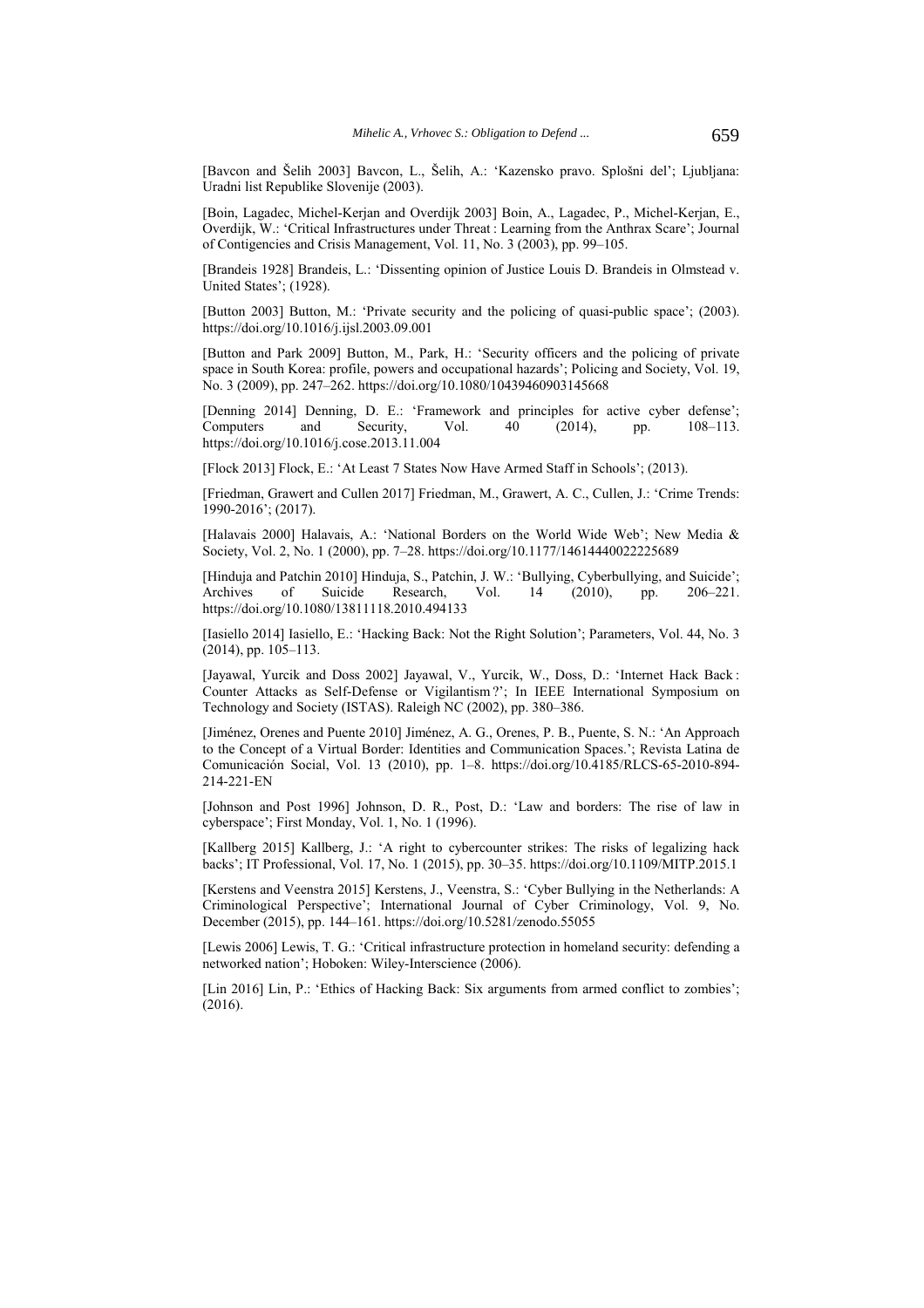[Lorenčič 2003] Lorenčič, M.: 'Na šolah se varnostnikov ne branijo'; (2003).

[Loyens 2009] Loyens, K.: 'Occupational culture in policing reviewed A comparison of values in the public and private police'; International Journal of Public Management, Vol. 32, No. 6  $(2009)$ , pp. 461–490.

[Lukman and Bernik 2008] Lukman, M., Bernik, I.: 'Ogrožanja kritične infrastrukture iz kibernetskega prostora'; In Varstvoslovje med teorijo in prakso. Ljubljana: Faculty of Criminal Justice and Security (2008), pp. 1–11.

[Malby et al. 2013] Malby, S., Mace, R., Holterhof, A., Brown, C., Kascherus, S., Ignatuschtschenko, E.: 'Comprehensive Study on Cybercrime'; New York (2013).

[McGraw 2013] McGraw, G.: "Active defense" is irresponsible'; (2013).

[Messerschmidt 2013] Messerschmidt, J.: 'Hackback: Permitting Retaliatory Hacking by Non-State Actors as Proportionate Countermeasures to Transboundary Cyberharm'; Columbia Journal of Transnational Law, Vol. 52, No. 1 (2013), pp. 275–324.

[Mihelič, Bernik, Markelj and Zgaga 2017] Mihelič, A., Bernik, I., Markelj, B., Zgaga, S.: 'Investigating the darknet: limitations in Slovenian legal system'; In Proceedings of the 12th International Conference on Availability, Reliability and Security. Reggio Calabria: ACM New York (2017).

[Mihelič and Vrhovec 2017] Mihelič, A., Vrhovec, S.: 'Explaining the employment of information security measures by individuals in organizations: The self-protection model'; In I. Bernik, B. Markelj & S. Vrhovec (Eds.), Advances in cybersecurity 2017. Maribor, Slovenia: University of Maribor Press (2017), pp. 23–34. https://doi.org/10.18690/978-961-286-114-8.2

[Miller and Rowe 2012] Miller, B., Rowe, D.: 'A survey SCADA of and critical infrastructure incidents'; Proceedings of the 1st Annual Conference on Research in Information Technology - RIIT '12, , No. March (2012), p. 51. https://doi.org/10.1145/2380790.2380805

[Miraglia and Casenove 2016] Miraglia, A., Casenove, M.: 'Fight fire with fire: The ultimate active defence'; Information and Computer Security, Vol. 24, No. 3 (2016), pp. 288–296. https://doi.org/10.1108/ICS-01-2015-0004

[Mpoke Bigg 2017] Mpoke Bigg, M.: 'Germany may need constitutional change to allow it to strike back at hackers'; (2017).

[Nurmi and Niemelä 2017] Nurmi, J., Niemelä, M. S.: 'Tor De-anonymisation Techniques'; In Network and System Security (NSS 2017) (2017), pp. 657–671. https://doi.org/10.1007/978-3- 319-64701-2\_52

[Patrascu and Simion 2014] Patrascu, A., Simion, E.: 'Cyber Security Evaluation of Critical Infrastructures Systems'; In N. Bizon, L. Dascalescu & N. M. Tadatabei (Eds.), Autonomous Vehicles: Intelligent Transport Systems and Smart Technologies. Nova Science Publishers (2014), pp. 185–205.

[Pool and Custers 2017] Pool, R. L. D., Custers, B. H. M.: 'The Police Hack Back: Legitimacy, Necessity and Privacy Implications of The Next Step in Fighting Cybercrime'; European Journal of Crime, Criminal Law and Criminal Justice, Vol. 25, No. 2 (2017), pp. 123–144.

[Prezelj et al. 2008] Prezelj, I., Kopač, E., Svete, U., Grošelj, K., Sotlar, A., Lipicer Kustec, S., Žiberna, A.: 'Definicija in Zaščita Kritične Infrastrukture Republike Slovenije'; (2008).

[Singh and Kempa 2007] Singh, A. M., Kempa, M.: 'Reflections on the study of private policing cultures: key questions, challenges and early leads'; In Police occupational culture: new debates and directions. Oxford: Elsevier Science (2007), p. 297--320.